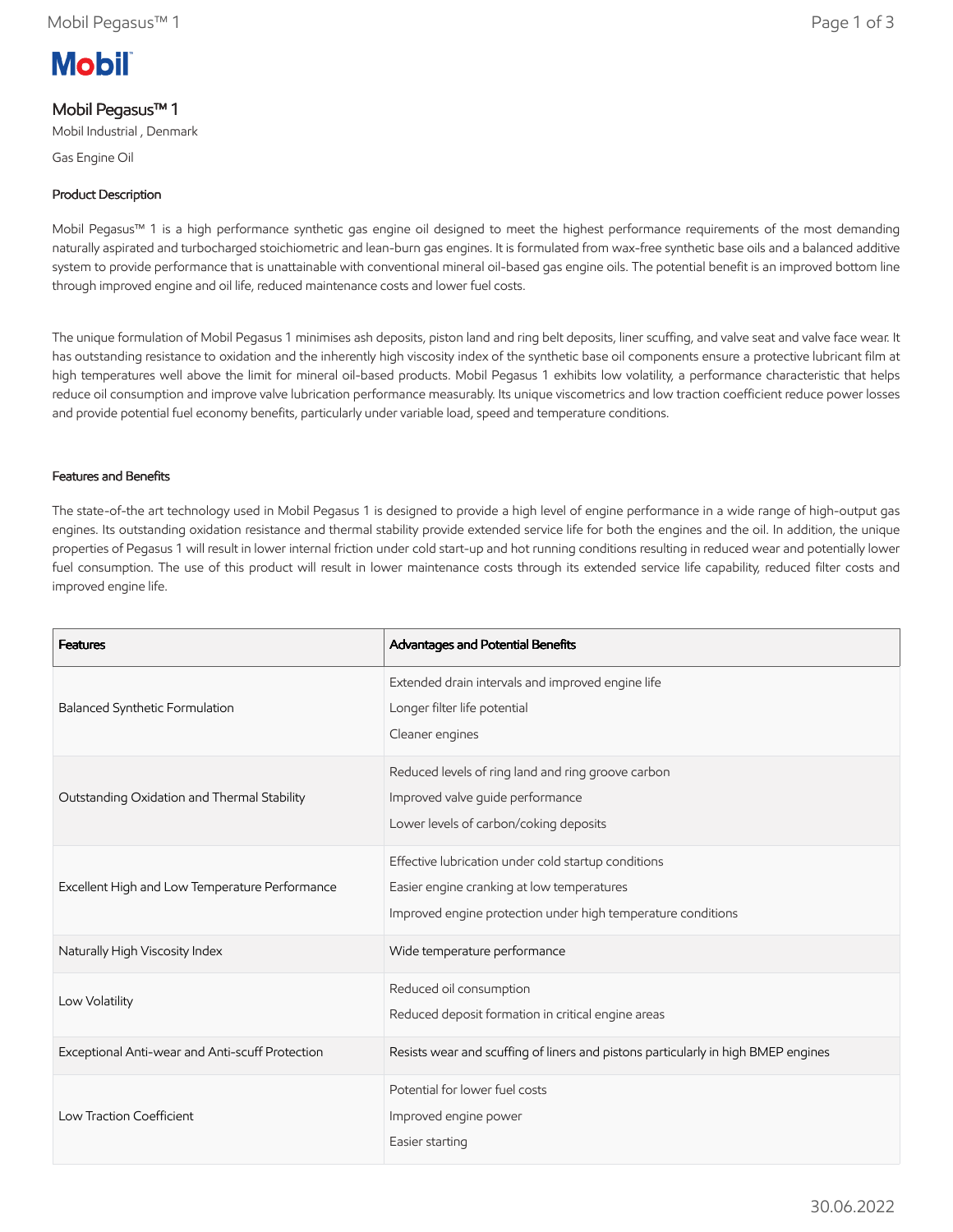• The product is particularly suited for high speed, four-cycle turbocharged and naturally aspirated gas engines requiring a nominal 0.5% ash gas engine oil.

• It is an excellent lubricant for both stoichiometric and lean-burn designs

 • It is ideally suited for cogeneration and ebullient cooled applications because of its wide temperature range capability and extended engine protection and long oil life.

 • Mobil Pegasus 1 is fully compatible with all seals commonly used in gas engines and with mineral oils but admixture with mineral oils will lower the performance benefits that can be obtained from this outstanding lubricant

• May be used with gas engines using alternative energy sources for fuel gas containing up to 0.3% sulphur as hydrogen sulphide

#### Specifications and Approvals

| This product has the following approvals:                                                    |
|----------------------------------------------------------------------------------------------|
| MAN M 3271-1                                                                                 |
| MAN M 3271-2                                                                                 |
| MWM TR 0199-99-2105, Lube Oils for Gas Engines                                               |
| <b>VOLVO CNG FUELED BUS ENGINES</b>                                                          |
| Wartsila W25SG                                                                               |
| INNIO Waukesha Engine 220GL Applications Using Pipeline Quality Gas                          |
| INNIO Waukesha Engine Cogeneration / Gas Compression Applications Using Pipeline Quality Gas |
| Caterpillar Energy Solutions TR 2105, Lube Oils for Gas Engines (CG132, CG170, CG260)        |

| This product meets or exceeds the requirements of: |  |
|----------------------------------------------------|--|
| Caterpillar                                        |  |

#### Properties and Specifications

| Property                                      |            |
|-----------------------------------------------|------------|
| Grade                                         | SAE 15W-40 |
| Ash, Sulfated, mass%, ASTM D874               | 0.5        |
| Flash Point, Cleveland Open Cup, °C, ASTM D92 | 238        |
| Kinematic Viscosity @ 100 C, mm2/s, ASTM D445 | 13.0       |
| Kinematic Viscosity @ 40 C, mm2/s, ASTM D445  | 94         |
| Pour Point, °C, ASTM D97                      | -48        |
| Viscosity Index, ASTM D2270                   | 137        |